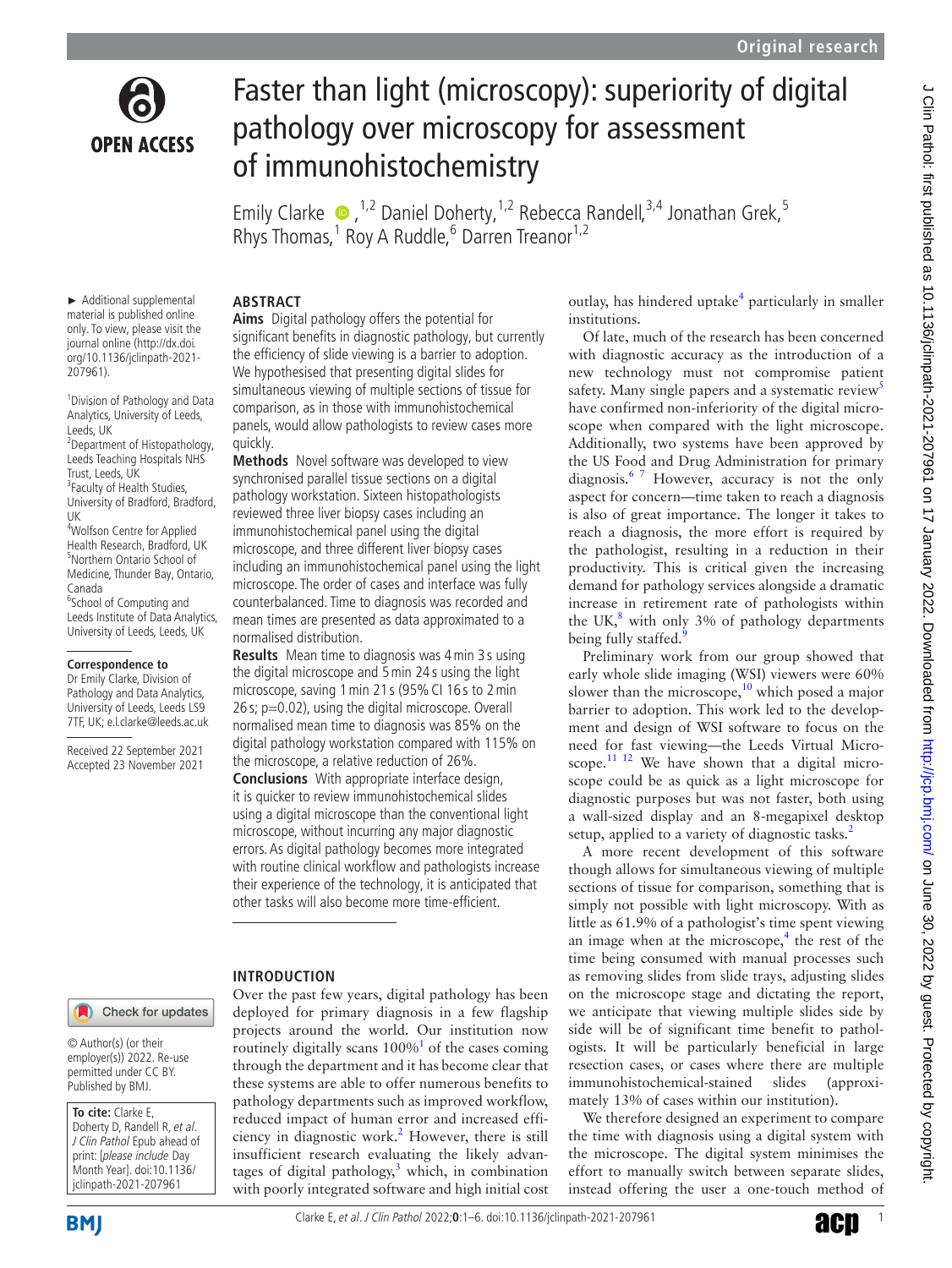reviewing the case. It is hypothesised that the use of an appropriately designed digital pathology workstation can offer a reduction in time to reach a diagnosis without compromising diagnostic confidence.

## **MATERIALS AND METHODS**

A purposive sampling strategy was employed to recruit 16 participants from within our institution: 8 senior trainee histopathologists and 8 consultant histopathologists from a range of subspecialist fields (not including liver pathology). Pathologists were recruited in person and those included were those who were approached and were willing to be involved. This study took place prior to the digitisation of our department resulting in a wide range of experience of using a digital microscope, from very little to many days' cumulative experience.

All participants were asked to view three cases using the digital microscope, and three different cases using the light microscope. The order of cases and interface was fully counterbalanced.

All cases were liver needle core biopsies of tumours, with clinical details available in [table](#page-1-0) 1. Liver biopsy cases were chosen since many tumours are metastatic and therefore require a large panel of immunohistochemical stains to identify the location of the primary tumour. The cases were selected from archives at our institution and reviewed by a consultant histopathologist (DT). Three cases were designated as 'set A' and the other three as 'set B'. Equal numbers of slides were included in each set. Details of these cases can be found in [online supplemental table 1.](https://dx.doi.org/10.1136/jclinpath-2021-207961)

Each case contained one or more H&E-stained slides, as well as multiple slides stained with immunohistochemical stains that were relevant to the case. An example of the slides for a case can be seen in [figure](#page-2-0) 1 below.

Before the experiment was undertaken, each participant was given a 15-minute training session using the digital microscope. A standard training session was divided into three sections: section one in which the researcher would show the participant how to use the software, section two where the participant would use the software themselves and the researcher would evaluate their use of it, and section three where they were asked to perform a diagnostic task.

All trials took place in a quiet, windowless room in the histopathology department of our institution usually used for teaching purposes. The digital microscope was placed at one end of the room with a light microscope set up on an adjacent table. The only light source was a standalone lamp placed next to the door behind the participant, to standardise the effect of ambient lighting on the display as far as possible at 10lux.

<span id="page-1-0"></span>A Dell Precision T5500 with AMD W5000 graphics card was used for this experiment. A Barco Coronis Fusion (6 MP) display (Barco Limited, Kortrijk, Belgium) was used in conjunction with a Barco Nio (2 MP) display (Barco Limited, Kortrijk, Belgium). The larger 30-inch screen was a split screen setup, the left side displaying the H&E slide (which was in constant display) and the right displaying the immunohistochemical slide. The smaller screen 21-inch on the right side of the participant displayed thumbnail images of all slides and highlighted which slide was currently in view. Viewing software was the Leeds Virtual Microscope.<sup>[11–13](#page-5-9)</sup> All digital slides were scanned on an Aperio T3 scanner (Leica Biosystems UK Limited, Milton Keynes, UK) with a  $\times$ 40 objective lens at 0.25  $\mu$ m per pixel. Images were compressed with conventional JPEG compression. Participants were able to pan a slide using a click and drag method. The keyboard was used to zoom and change slide. A screenshot of the digital microscope display can be seen in [figure](#page-2-1) 2.

|                  |                  | Mean time to diagnosis/case, (m=minutes; s=seconds) |                                                                                                                         | Normalised time to diagnosis per case, % |                    |                                |
|------------------|------------------|-----------------------------------------------------|-------------------------------------------------------------------------------------------------------------------------|------------------------------------------|--------------------|--------------------------------|
|                  | Light microscope | Digital microscope                                  | <b>Difference</b>                                                                                                       | Light microscope                         | Digital microscope | <b>Difference</b>              |
| Overall          | 5 m 24 s         | 4m 3s                                               | 1 m 21 s (95% CI 0 m 16 s to 2 m 26 s), p=0.02                                                                          |                                          | 85                 | 30 (95% CI 15 to 45), p=0.0006 |
| Trainees only    | 5m25s            | 3m31s                                               | 1 m 54 s (95% Cl 0 m 37 s to 3 m 11 s), p=0.007                                                                         | $\frac{6}{1}$                            |                    | 42 (95% CI 14 to 70), p=0.006  |
| Consultants only | 5 m 24 s         | 4m 35s                                              | $0 \text{ m } 48 \text{ s } (95\% \text{ Cl} - 2 \text{ m } 41 \text{ s to } 1 \text{ m } 5 \text{ s}), \text{ p=0.37}$ | $\frac{4}{1}$                            | 96                 | 18 (95% CI $-53$ to 17), p=0.3 |
| Set A only       | 5m11s            | 3m13s                                               | 1 m 58 s (95 % Cl 0 m 36 s to 3 m 18 s), p=0.008                                                                        | 23                                       |                    | 47 (95% CI 14 to 79), p=0.008  |
| Set B only       | 5 m 38 s         | 4m 53 s                                             | 0 m 44 s (95 % Cl $-2$ m 24 s to 0 m 54 s), p=0.35                                                                      |                                          | 93                 | 14 (95% CI -45 to 18), p=0.37  |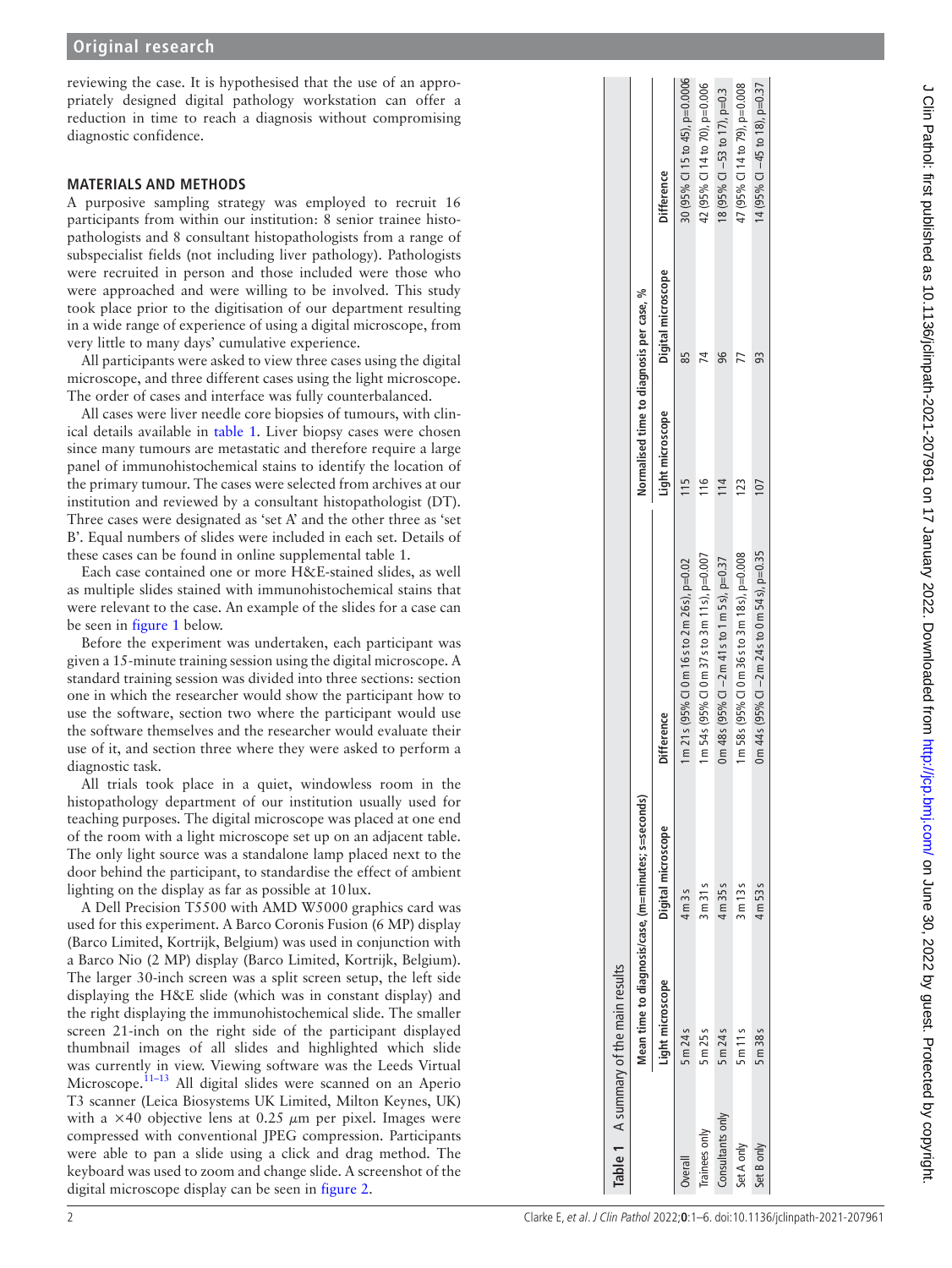



<span id="page-2-0"></span>**Figure 1** An example of a liver biopsy case used in this study. It includes a haematoxylin and eosin (H&E) stained slide alongside six other slides stained with typical immunohistochemical stains used in liver biopsy cases.

The light microscope was a Leica DMR microscope (Leica Biosystems UK Limited, Milton Keynes, UK) with  $\times 2.5$ ,  $\times 5$ ,  $\times$ 10,  $\times$ 20,  $\times$ 40 and  $\times$ 100 objectives and  $\times$ 10 eyepiece. The microscope lens was reset by the researcher to the lowest magnification at the start of each trial  $(\times 2.5 \text{ magnification})$ . The participants were provided with a practice slide in order to familiarise themselves with the microscope prior to the experiment.

The experiment was recorded using a three-video camera setup: one captured a 'down-the-microscope' view from the microscope camera mount, one captured the microscope work area (placed in the corner of the room furthest from the microscope) and the other directly captured the participants' face and body from in front while at the digital workstation (placed directly behind the digital pathology workstation). Timing began when they picked up the first glass slide and finished when the set was completed. The video data were analysed to capture each instance of the participant interacting with the slide, panning, zooming, using the microscope condenser and writing notes. A screenshot of the participant video recording with the synchronised view down the microscope can be found in [online](https://dx.doi.org/10.1136/jclinpath-2021-207961)  [supplemental figure 1.](https://dx.doi.org/10.1136/jclinpath-2021-207961)

Statistical analysis was performed in Stata V.16. Data approximated a normal distribution and therefore are summarised by the mean and SD.

As analyses indicated a wide variation in time to diagnosis according to the case, a normalised time to diagnosis (mean time

<span id="page-2-1"></span>

**Figure 2** The screen layout of the digital microscope. The whole slide images are viewed on a large 6-megapixel medical grade display, and the thumbnails (right) are viewed on a smaller portrait 2-megapixel display to navigate between slides. The leftmost panel shows a high resolution (3 MP) view of the H&E-stained slide; the middle panel displays the currently selected immunostain. The two panels are synchronised so panning or zooming in one panel is replicated in the other. The user presses a key (space bar) to advance the next slide in the immunostain panel while the H&E image persists in the left panel.



<span id="page-2-2"></span>**Figure 3** Mean time to diagnosis per case by interface. There was a statistically significant time-saving by using the digital microscope of 1min 21 s (95%CI 16 s to 2min 26 s; p=0.02) (bootstrapped p=0.009).

to diagnosis for a case was calculated across both interfaces and then individual time to diagnosis on each interface expressed as a percentage of this time) is reported as the primary outcome measure. We also report actual time to diagnosis for ease of understanding.

Multiple linear regression was used to estimate the time to diagnosis in minutes adjusting for the binary fixed effects of experience level (trainee vs consultant) and interface (light vs digital microscope). CIs were generated to the 95% level. A sensitivity analysis of variance (ANOVA) was also performed on normalised time with the within-subject factor being light microscope versus digital microscope and between-subject variable being experience level (trainee vs consultant).

### **RESULTS**

A summary of the main results can be seen in [table](#page-1-0) 1; the normalised time results mirrored those of actual time across all outcomes.

In terms of overall results, the mean time to diagnosis was 4min 3s using the digital microscope and 5min 24s using the light microscope, as shown in [figure](#page-2-2) 3. This equates to a timesaving using the digital microscope of 1min 21s (95%CI 16s to 2min 26s; p=0.02) (bootstrapped p=0.009).

Overall, normalised mean time to diagnosis was 85% on the digital pathology workstation compared with 115% on the microscope; a relative reduction of 26% (95% CI 15% to 45%;  $p=0.0006$ , as can be seen in [figure](#page-3-0) 4.

When subcategorising the results by experience, the mean time to diagnosis for trainees using the digital microscope was 3min 31s, and 5min 25s using the light microscope. This equates to a time-saving using the digital microscope of 1min 54s (95%CI −3 min 11 s to −0 min 37 s; p=0.007). The mean time to diagnosis for consultants using the digital microscope was 4min 35s, as compared with 5min 24s using the light microscope. This results in a non-statistically significant time-saving using the digital microscope of 0 min 48 s (95% CI −2 min 41 s to 1 min  $5s$ ;  $p=0.37$ ). The normalised mean time to diagnosis for trainees was 74% and 116% compared with consultant times of 96% on the digital microscope and 114% on the light microscope, respectively. This equates to a reduction of 42% (95% CI 14% to 70%; p=0.006) for trainees, and again a non-statistically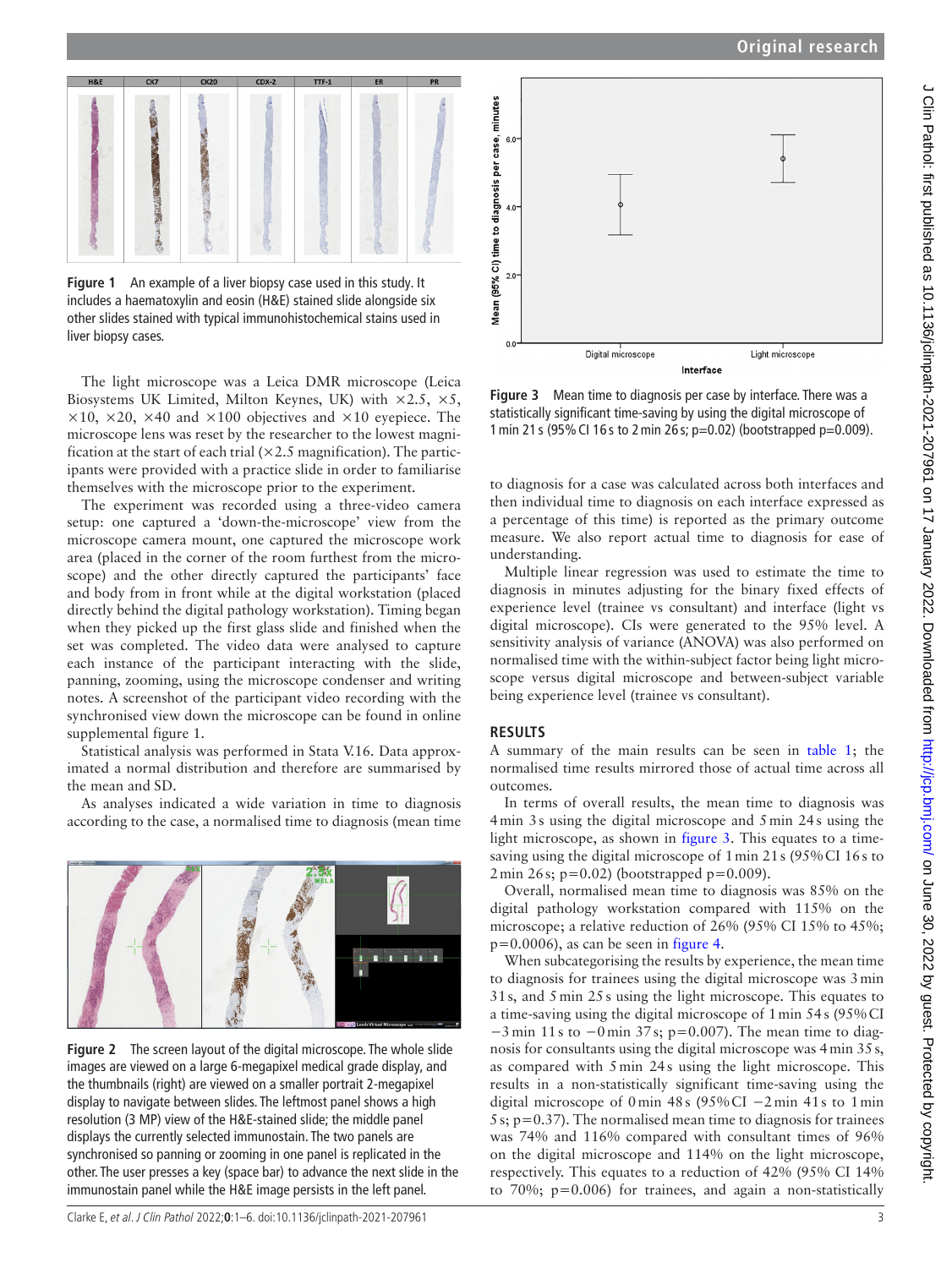

<span id="page-3-0"></span>**Figure 4** Percentage mean normalised time to diagnosis per case, with error bars showing 95% CIs. Overall normalised mean time to diagnosis was 85% on the digital pathology workstation compared with 115% on the microscope, a relative reduction of 26%.

significant reduction of 18% (95% CI  $-53%$  to 17%; p=0.3) for consultants.

When evaluating the results by set, the mean time to diagnosis for set A across all participants using the digital microscope was  $3 \text{ min } 13 \text{ s}$ , and  $5 \text{ min } 11 \text{ s}$  using the light microscope. This equates to a time-saving using the digital microscope of 1 min 58 s (95% CI −3 min 18 s to −0 min 36 s; p=0.008). The mean time to diagnosis for set B across all participants using the digital microscope was 4min 53s, and 5min 38s using the light microscope, a difference which was not statistically significant (95% CI −2 min 24 s to 0 min 54 s; p=0.35). The mean normalised time to diagnosis for set A was 77% compared with 123%, set B 93% compared with 107% on the digital microscope and the light microscope, respectively. This equates to a statistically significant reduction in normalised time to diagnosis per case for set A of 47% (95% CI 14% to 79%; p=0.008), but again a non-statistically significant difference of 14% (95% CI −45% to 18%; p=0.37).

When combining the data across both interfaces, the data are summarised in [table](#page-3-1) 2.

The mean time to diagnosis by trainees was 4min 29s, as compared with consultants with a mean time of 5min 0s. Therefore, trainees were faster across both modalities by a mean time of 31s, but this difference was not significant (95%CI –1min 42s to 0 min 40s;  $p=0.4$ ). Similarly, when combining data across both interfaces, the mean time to diagnosis for set A cases was 4min 13s, and set B was 5min 16s, which represents a nonsignificant mean difference of 1min 6s (95%CI –2min 11s to 0 min 4s;  $p=0.07$ ).

Results of multivariable linear regression adjusting for experience level were largely the same as the unadjusted results presented above. Time to diagnosis on the digital microscope was 1min 21s faster than on the light microscope (95%CI 0min 16s to 2min 26s; p=0.017). Consultants took 31s longer to

reach diagnoses than trainees, but this was not statistically significant (95% CI –0 min 34s to 1 min 36s; p=0.34). There was an adjusted reduction in normalised time to diagnosis of 30% on the digital microscope as compared with the light microscope (95% CI –52% to −8%; p=0.008). There was an adjusted reduction in normalised time to diagnosis by trainees of 10% as compared with consultants but this was, again, non-significant (95% CI −32% to 11%; p=0.34). Similarly, there were no notable differences in the results of the sensitivity ANOVA performed on actual and normalised time, the details of which can be found in [online supplemental table 2.](https://dx.doi.org/10.1136/jclinpath-2021-207961)

There were no major diagnostic errors made on either interface. Two participants gave a discordant diagnosis of hepatocellular carcinoma in a case of probable metastatic carcinoma—in set B. Review of the case revealed some cytological features that might support such a diagnosis and further immunohistochemistry (IHC) might be required to entirely rule it out, making the true diagnosis ambiguous. Therefore, either diagnosis was acceptable for the purposes of this study.

## **DISCUSSION**

The significant difference in time to diagnosis demonstrates that for this set of diagnostic tasks, the digital microscope was quicker with a time-saving of 1min 21s per case, or a 26% relative reduction in time to diagnosis. As far as we are aware, this is the first study evaluating the impact of the digital microscope on time to diagnosis for cases involving immunohistochemically stained slides.

A mean reduction of 1min 21s per case using the digital microscope is a considerable time-saving in a health service that is struggling under ever-increasing demand for services. Previous work from our group has estimated the number of cases in our institution requiring extra stains to be approximately 5%. Given that our institution handles approximately 60000 surgical cases per year, the use of the digital microscope for these cases alone may result in a time-saving of 67.5 histopathologist hours over the course of a year within our institution. This saving is likely to be higher in institutions where immunohistochemical or special stains are used more frequently.

The effect of increased experience of many of the specialist trainee participants with digital system was possibly reflected in the results, with the trainee cohort being just over 1min quicker than the consultants on the digital pathology workstation per case, but this difference was not statistically significant (−1 min 4 s, 95% CI −2 min 49 s to 0 min 41 s; p=0.21). Alternatively, this may reflect the fact that trainee histopathologists were more familiar with liver specimens, as no consultant liver histopathologists were included in this study. However, no major diagnostic errors were made, thus suggesting unfamiliarity had no overall impact. Moreover, the use of only liver biopsies across the two interfaces will have prevented unfamiliarity with the type of case from biasing the results.

The time to diagnosis for set B was longer than the time to diagnosis for set A, although not statistically significant (mean difference of −1 min 6 s, 95% CI –2 min 11 s to 0 min and 4 s;  $p=0.07$ ). This may have been due to some diagnostic difficulty surrounding one case; a diagnosis of hepatocellular carcinoma

<span id="page-3-1"></span>

| The mean time to diagnosis across both interfaces by experience level and set<br>Table 2 |                  |                                                |            |            |                                                 |  |  |  |  |  |
|------------------------------------------------------------------------------------------|------------------|------------------------------------------------|------------|------------|-------------------------------------------------|--|--|--|--|--|
| Mean time to diagnosis/case across both interfaces, (m=minutes; s=seconds)               |                  |                                                |            |            |                                                 |  |  |  |  |  |
| <b>Trainees only</b>                                                                     | Consultants only | <b>Difference</b>                              | Set A only | Set B only | <b>Difference</b>                               |  |  |  |  |  |
| 4m 29s                                                                                   | 5m0s             | 0 m 31 s (95% CI -1 m 42 s to 0 m 40 s), p=0.4 | 4m13s      | 5 m 16 s   | 1 m 6 s (95% CI $-2$ m 11 s to 0 m 4 s), p=0.07 |  |  |  |  |  |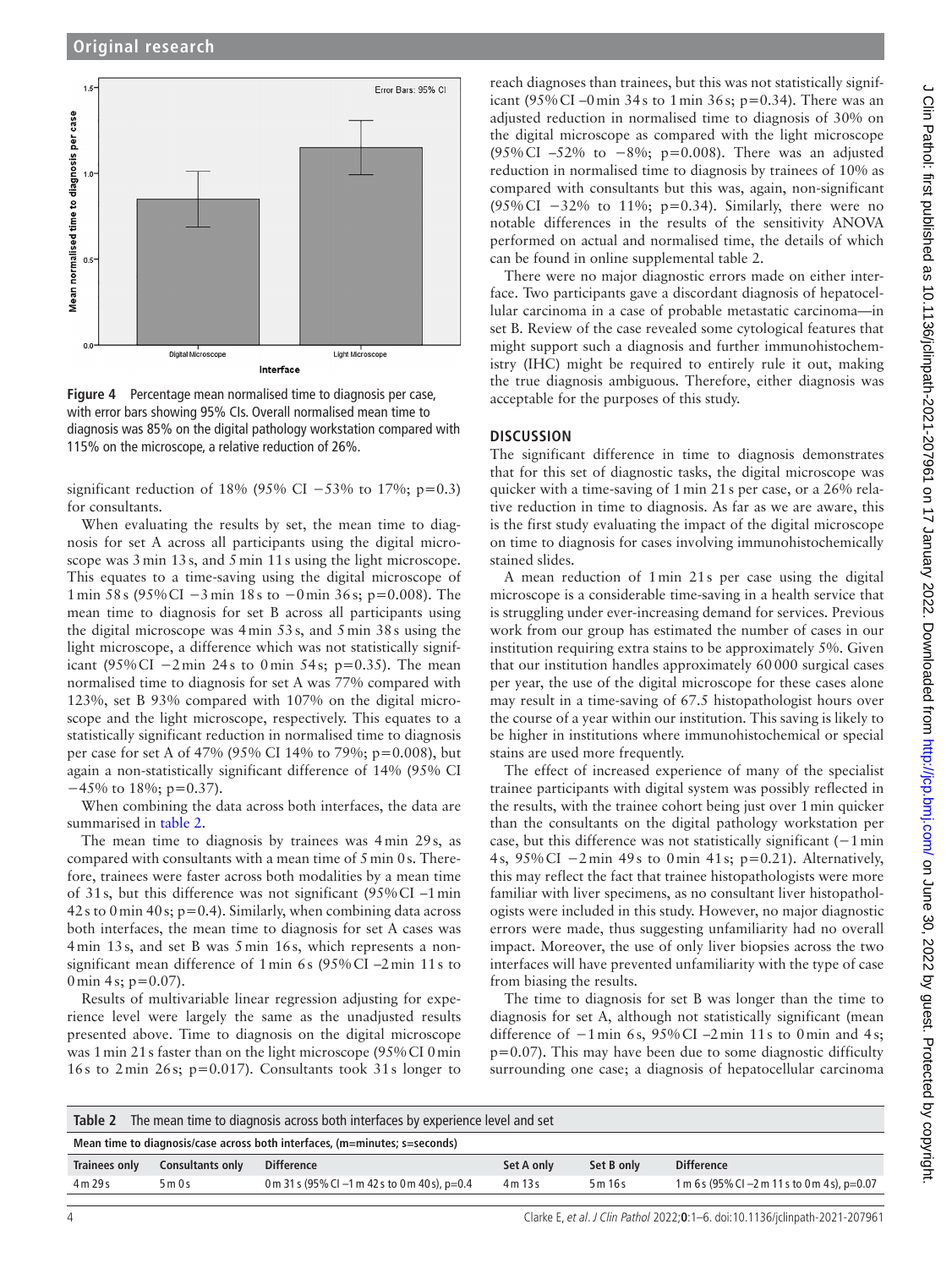was made twice during the trial and given as a differential diagnosis once. If this was given only on the digital microscope, this may pose questions regarding image quality and the regulations regarding the use of digital slides for diagnostic work. However, these diagnoses were made on both interfaces: once on the digital microscope and the second on the light microscope. This would lead us to believe that these mistakes were due to the diagnostic difficulty surrounding of that case, as opposed to issues regarding image fidelity on the digital microscope.

Participants largely reported positive experiences using the digital microscope. A large proportion of participants used the system as intended and as was shown in the training session. However, some opted for a different technique, and rather than using the digital microscope at low power to identify an area of interest and then zoom, many participants used the digital microscope at very high magnification and scrolled the whole length of the image. This technique is inevitably time-consuming and may be due to unfamiliarity of the digital microscope for some participants; time reduction per case will likely increase with continued use and increased experience.

Fourteen participants reported that they found the two-screen digital microscope very useful for comparing areas of tissue side by side and aiding a diagnosis. Two participants commented on the controls and the ergonomics of the mouse and keyboard design and felt that a less cumbersome method of panning and switching between slides needed to be implemented. One participant commented that this implementation of a digital microscope to look at immunohistochemical cases was the best they had used to date. It is unsurprising that comments were not completely unanimous regarding the digital microscope workstation; it is well known that there is not a 'one-size-fits-all' workstation for digital radiologists.<sup>[14](#page-5-10)</sup>

The design features of the digital microscope are a major strength to this study. The use of medical grade displays with high technical specifications enables more tissue to be viewed on the screen at one time reducing the need for interaction by the histopathologist (pan/zoom) for this low power assessment task; an 8-megapixel display shows approximately the same amount of tissue as a ×10 light microscope eyepiece. A high luminance and contrast ratio increases, the ability of the pathologist to make a confident diagnosis at low magnification. This, in combination with a viewer that facilities fast viewing, is likely responsible for the considerable time-saving afforded by the digital microscope in this study as this reduces refreshing time. Additionally, side-by-side viewing reduces cognitive load and streamlines the process of referencing the H&E WSI to check an area for relevance; light microscopy demands that pathologists remove the IHC glass slide, load the H&E glass slide and navigate to the area of interest, which is challenging and time-consuming.

Previous work from our group did not demonstrate a timesaving from increased screen resolution, $3$  but the discrepancy between those results and this study is likely due to three main factors. First, that work involved a very specific search task (identifying micrometastases), as opposed to a more general low power assessment in this work. Second, the high-resolution displays were split across three screens in the previous work; the bevels were a hinderance to pathologists as they had to ensure that the micrometastasis was not being obscured by the bevels. Third, this study involved updated viewing software that was faster to respond to the user.

Another study by Hanna *et al*<sup>[15](#page-5-11)</sup> found that the digital microscope was 19% slower than using the light microscope. There are again many reasons why our results were not in agreement with their findings. First, they included relatively inexperienced

users; a large-scale validation study by our group<sup>[16](#page-5-12)</sup> demonstrated that experience of between 2 and 6 months is required for users to become proficient. Second, they employed the use of small monitors (24") with relatively low resolution (1920 $\times$ 1200), equating to just 2.3 MP. Third, they used a custom Graphical User Interface which can present many difficulties in the initial phases and evolve over time, as outlined during our development of the Leeds Virtual Microscope which was initiated back in 2007.<sup>17</sup> A very recent study by Borowsky *et al*<sup>18</sup> found that the digital microscope took an average of 5.20min as compared with 4.95 min on the light microscope. However, again, there are reasons for this discrepancy with our findings; this study included only 25% slides that were IHC or special stains and does not mention the digital microscope setup other than the use of Dell medical grade monitors. In our experience, many factors (user experience and training, details of the user interface design, task choice and technical display specifications) can all affect time to diagnosis. Objective comparison of these factors is difficult as there are complex interactions between them. Mills *et al*[19](#page-5-15) found that when including a range of surgical specimens, digital diagnosis took 4s longer than the light microscope, but as highlighted by the authors the slowest reader got considerably quicker with digital diagnoses over the course of the study, and was similar to the light microscope by the end of the study. This demonstrates nicely that all studies of this nature are biased in favour of the light microscope due to relative inexperience with their digital counterparts. It also highlights the need to include suitable training in future longer-term studies of efficiency or time to diagnosis.

The effect of working digitally does not just result in potential time-savings in time to diagnosis, but instead impacts the entire laboratory workflow. Although it is outside of the scope of this work to discuss the impact of a whole system evaluation of digitised pathology services, this has recently been addressed by the work of Baidoshvili *et al*. [20](#page-5-16) They focus on the time-savings across the entire pathology workflow when comparing analogue with digital rather than just the time to diagnosis and found that there were time-savings of approximately 19 hours within a working day across a pathology laboratory, equating to 2.63 full-time equivalent staff. Further work should be conducted prospectively on the cost:benefit as departments become fully digital.

Inevitably, there were several limitations to our work. First, this was a small study with known considerable user variation. Second, the time difference to diagnosis will be affected by the participant's familiarity with the case type. Although this should not impact the primary outcome in this study (difference between the two interfaces), having participants diagnosing case types that they are familiar with may be more reflective of the time-savings observed in routine clinical practice. It should also be noted that many routine cases do not require immunohistochemical slides to review and therefore the observed time-saving may not be applicable to these cases. Third, it would be advantageous to spend longer familiarising participants with the digital microscope; familiarity with one interface and not the other will inevitably bias the results in favour of the familiar interface. Lastly, due to the prototype nature of the digital microscope, the usability could be improved. There were some issues regarding slide registration (alignment of the H&E and immunostain images), which proved particularly problematic for participants who were less adept with the digital microscope. Further, timesaving will be likely observed as the digital microscope becomes more user-friendly.